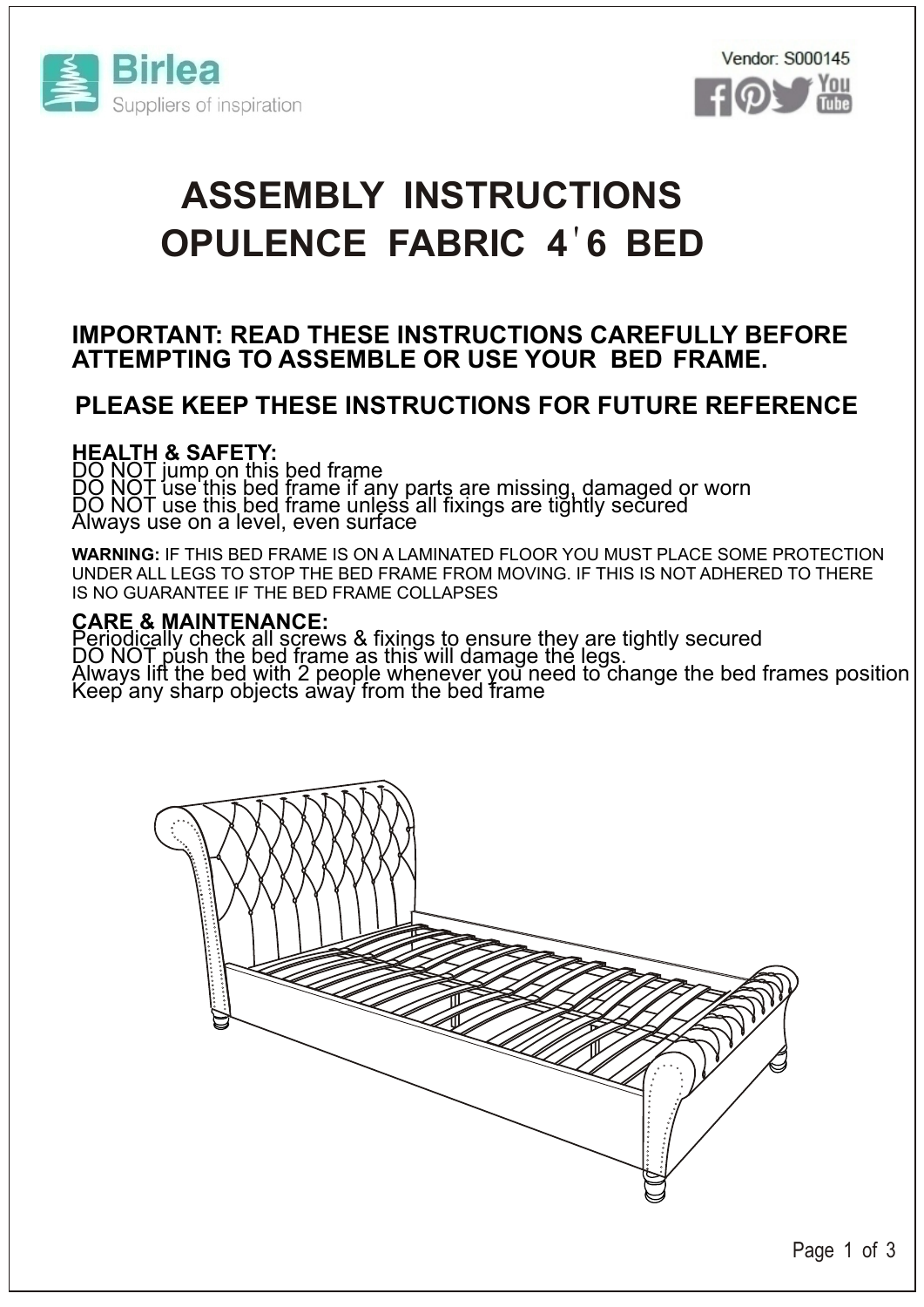PARTS LIST **HARDWARE LIST** 

| <b>No</b>      | Item               | Box            | Qty            | <b>No</b> | Item                        | Box | Qty            |
|----------------|--------------------|----------------|----------------|-----------|-----------------------------|-----|----------------|
| 1              | Headboard          |                | 1              | A         | M8x30mm<br>Bolt             |     | 12             |
| $\overline{2}$ | Footboard          | 3              |                | B         | M8x40mm<br>Bolt             |     | $\overline{4}$ |
| 3              | Side Rail          | $\overline{2}$ | $\overline{2}$ | C         | Nut M8x13mm                 | 1   | 4              |
| $\overline{4}$ | Double Plastic Cap |                | 13             | D         | Spring Washer               |     | 8              |
| 5              | Centre Support Bar | 2              | 4              | Ε         | Flat Washer                 |     | 8              |
| 6              | Support Leg        | 1              | $\overline{2}$ | F         | M <sub>5</sub><br>Allen Key | 1   | 1              |
| 7              | Slat               |                | 26             | G         | Spanner                     | 1   | 1              |
| 8              | Single Plastic Cap |                | 26             |           | M8x70mm<br><b>Bolt</b>      |     | $\overline{4}$ |
| 9              | Leg                | 1              | 4              |           |                             |     |                |

STEP 1 FIXING LEGS (9)TO HEADBOARD(1) AND FOOTBOARD(2)







STEP 2 FIXING SUPPORT LEGS(6) TO CENTRE SUPPORT BAR(5)